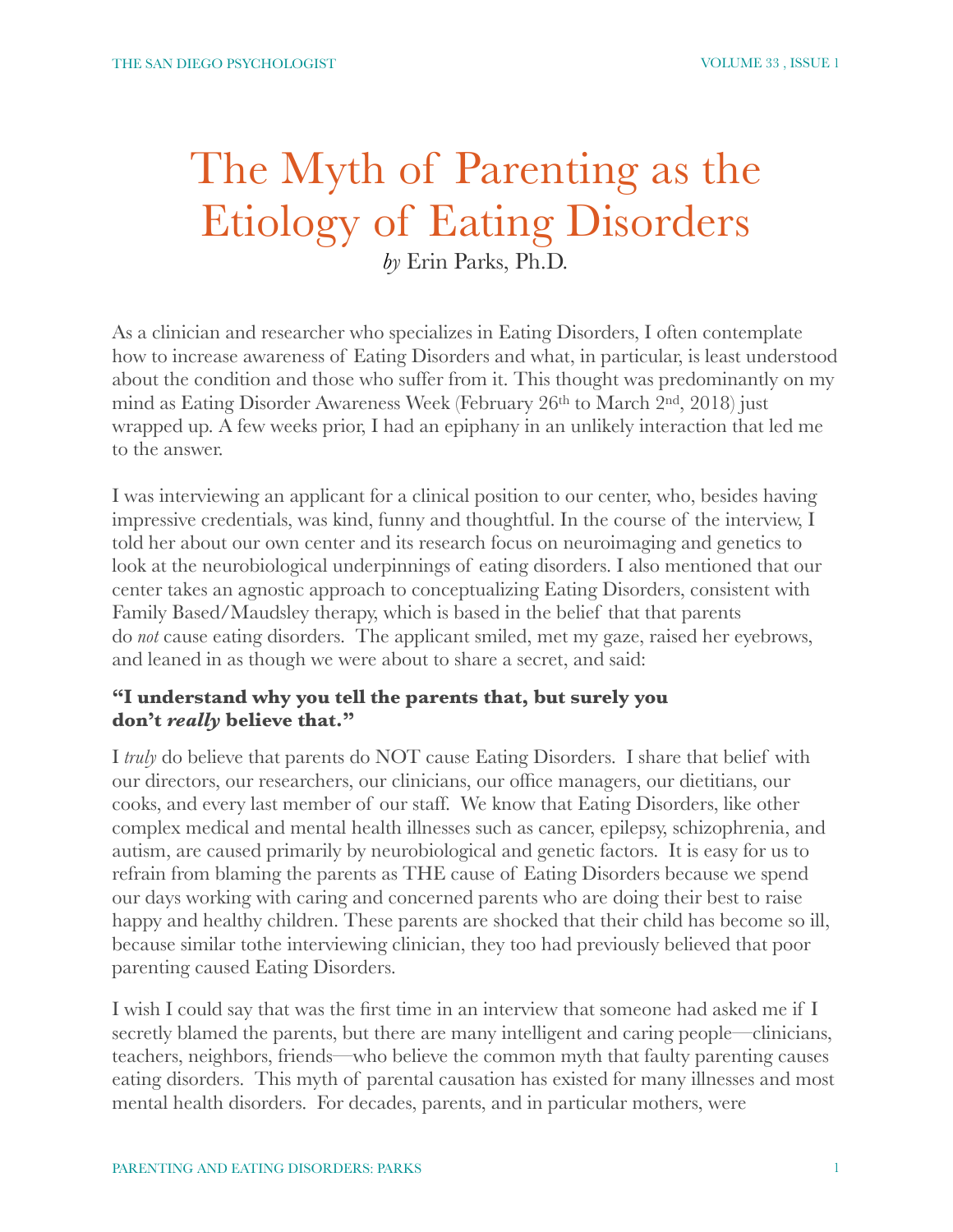traditionally cited as the primary cause of mental illness in their offspring. In the 1940s, the "schizophrenogenic mother," a mother who was simultaneously rejecting and overprotective, was a popular theory of the etiology of schizophrenia. With greater awareness of mental illness and its genetic underpinnings, the idea that parents cause schizophrenia—or ADHD, autism, depression--has generally (and thankfully) fallen out of favor. Yet, the myth of parental roles in the causation of Eating Disorders continues to prevail. To understand why that is, one must consider the characteristics of Eating Disorders:

Eating disorders have the highest mortality of any mental illness—rates that many studies suggest may be comparable to common pediatric cancers. And yet, when we hear of a child getting diagnosed with cancer, friends and neighbors spend very little time wondering *what caused* the cancer and instead energy is focused on *treating* the cancer and *supporting* the family. The same is not true when a child is diagnosed with an eating disorder.

When I asked a focus group of caring, intelligent parents what thoughts came into their minds when hearing of a 13-year-old being hospitalized for an eating disorder, they confided that they wondered about the parents: did they diet in front of their children; did they pressure them to succeed; did they convey certain messages about body image? There is this cultural sense that there is a right way and a wrong way to raise a child, and doing it incorrectly can cause problems—including eating disorders. So what is the right way?

# **There is a prolific stream of conflicting parenting articles offering the latest opinion/theory/research on how to approach feeding your family.**

Here are just a few examples:

- Don't feed your kids sugar: they'll become addicted vs. Feed your kids sugar: depriving them will make them binge later
- Make your kids try new foods: if not, they'll never develop a healthy palate vs. Don't worry if your kids are picky eaters: they will have disordered eating if you make food a battle
- Don't bribe your kids with food: food shouldn't be a reward vs. You can bribe your kids with food if it helps them eat their vegetables
- Hide vegetables in your kids' foods vs. Don't lie to your kids about what's in their food
- Let your kids eat as much or as little as they want: follow their lead so they become intuitive eaters vs. Your kids should be on a schedule, including meals: structure is good for kids.
- Gluten is bad vs. All food is good
- Kids have to eat meat vs. No, kids should eat meat
- Dieting is bad: teach kids to love their bodies at all shapes vs.Model healthy eating: we have an obesity epidemic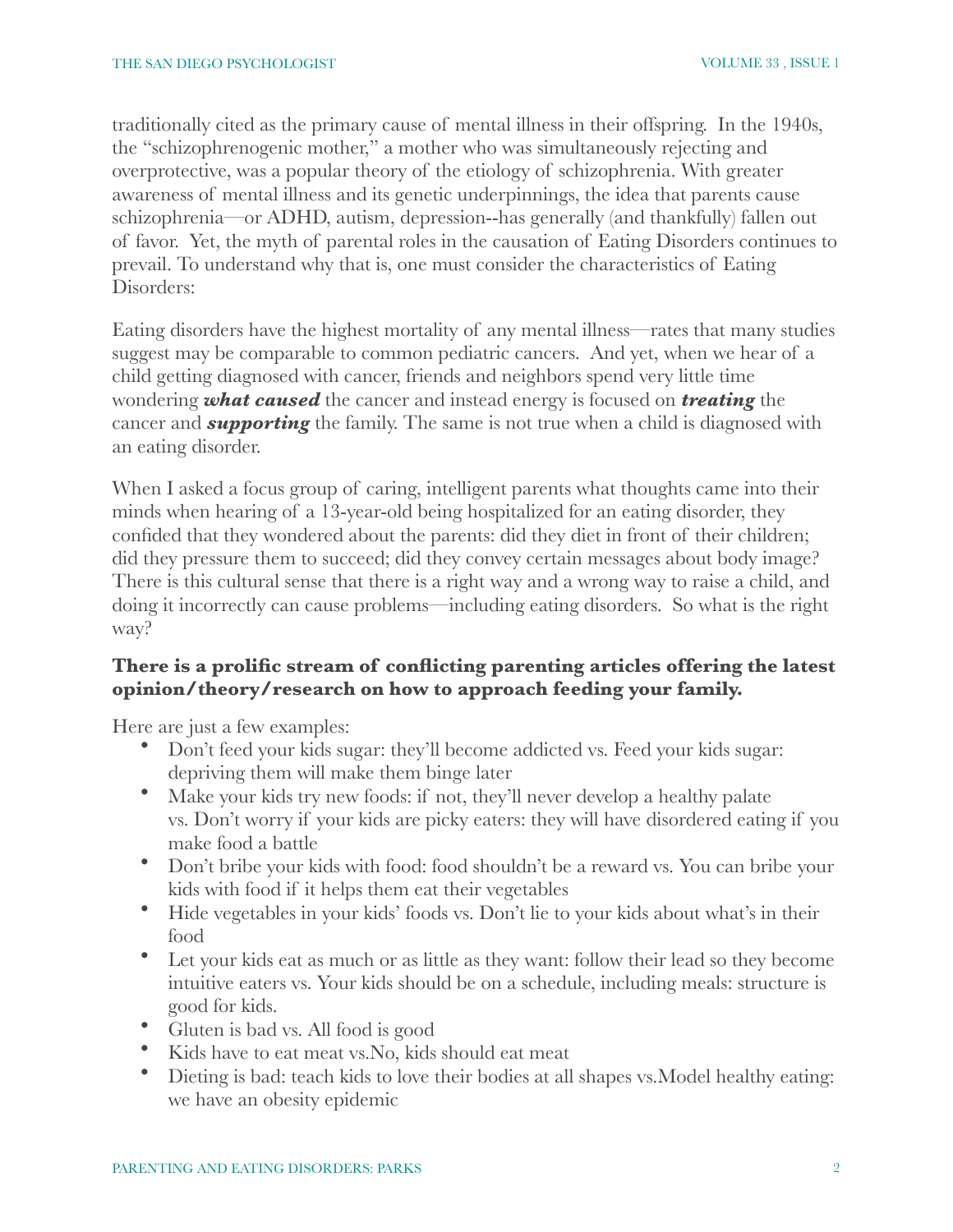If you put your kid on a diet they will develop an eating disorder vs. If you don't put your kid on a diet they will become obese and get diabetes

### Confused yet?

The conflicting advice continues when the parenting articles discuss achievement. Parents should teach their children art and music and sports and STEM skills and foreign languages. Parents enroll their children in way too many activities. Parents should let their children choose their activities. Tiger Moms vs Free Range Kids. Kumon vs Montesorri. It's your fault if your children get hurt—you should have been watching them. Don't be a helicopter parent and let your children play unsupervised. Challenge your kids, they need frustration and failure—they need grit. Don't push your kids they'll develop eating disorders.

# **Parenting is an unyielding stream of decisions, creating infinite iterations of parenting.**

Our clinic has worked with hundreds of families and while their home cultures slightly differ, most are just typical families, trying to find moderation amid the sea of conflicting internet advice when it comes to feeding and raising their kids. No matter what food and parenting choices they made for their families, somewhere there is an expert saying that they made the wrong choice and that is why their child has disordered eating.

A confession: I have two toddlers and I consume the endless stream of conflicting parenting articles that fill my Facebook feed and the Huffington Post. Sometimes I WANT parents to be the cause of language delays and college dropouts and cancer and bullying and ADHD and eating disorders. Then I could just parent "correctly" and guarantee that nothing bad will ever happen to the two children I love most in this world. But the reality is that there are pros and cons to all decisions and there are complex causes to complex issues. The reality is that parents everywhere are trying their very best, doing a very good job, and are parenting in ways that may look very similar to how each of us parent—and their children are struggling with difficult and scary things—including eating disorders.

Many articles during Eating Disorders Awareness Week spoke of hypothesized causes of eating disorders, e.g., food culture, focus on achievement, the media, and so forth, and while it can be important to think about the negative consequences of some aspects of our culture, this search for a singular cause can feed into the culture of blaming the parents. The majority of parents will diet, the majority of women will feel bad about their bodies, the majority of teens will feel pressure to succeed, and the majority of images of women in the media will be distorted and unhealthy—and yet the majority of children will NOT develop eating disorders.